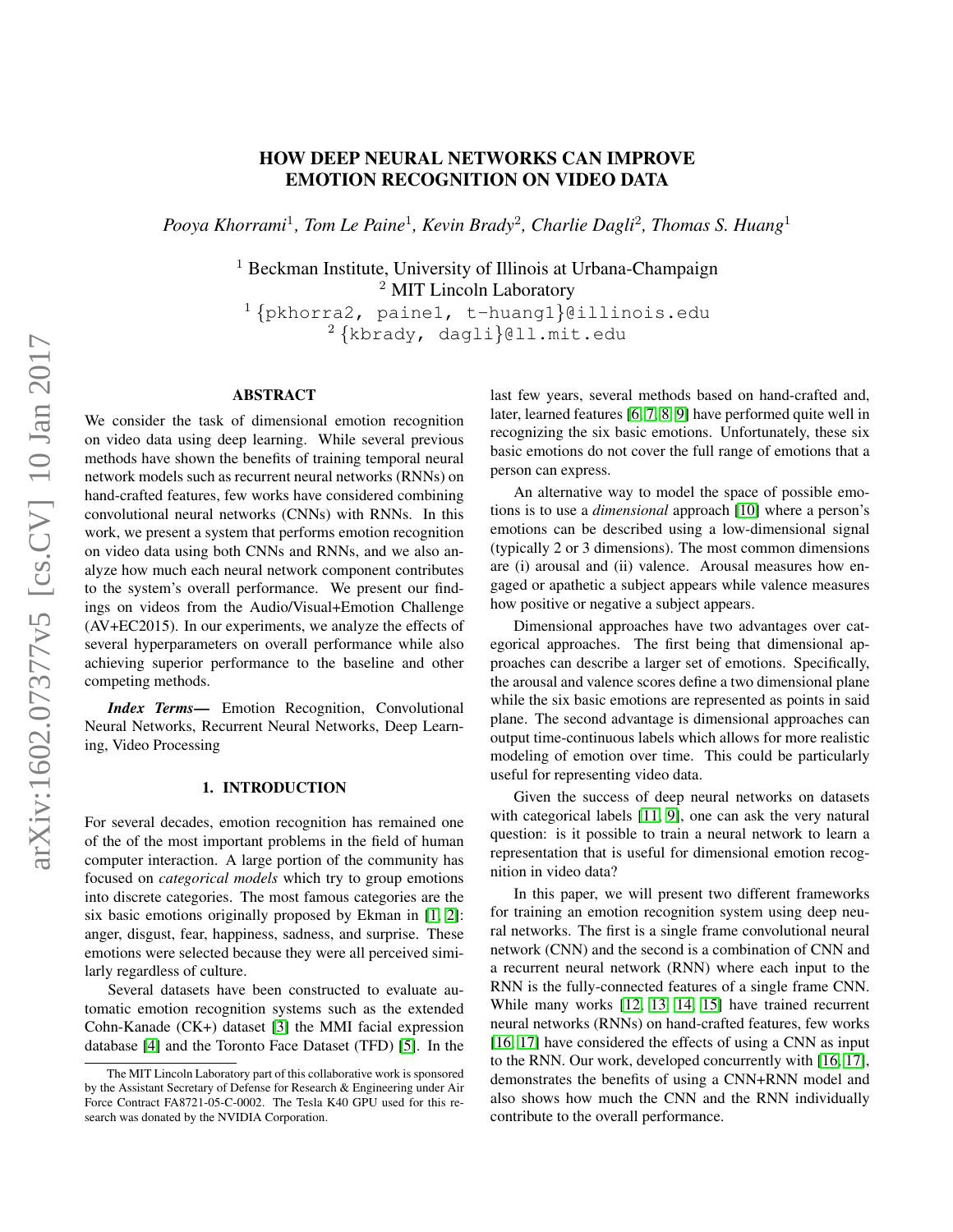Thus, the main contributions of this work are as follows:

- 1. We train both a single-frame CNN and a CNN+RNN model and analyze their effectiveness on the dimensional emotion recognition task. We also conduct extensive analysis on the various hyperparameters of the CNN+RNN model to support our chosen architecture.
- 2. We evaluate our models on the AV+EC 2015 dataset [\[13\]](#page-4-9) and demonstrate that both of our techniques can achieve comparable or superior performance to the baseline model and other competing methods.

#### 2. DATASET

The AV+EC 2015 [\[13\]](#page-4-9) corpus uses data from the RECOLA dataset [\[18\]](#page-4-14), a multimodal corpus designed to monitor subjects as they worked in pairs remotely to complete a collaborative task. The type of modalities include: audio, video, electro-cardiogram (ECG) and electro-dermal activity (EDA). These signals were recorded for 27 French-speaking subjects. The dataset contains two types of dimensional labels (arousal and valence) which were annotated by 6 people. Each dimensional label ranges from  $[-1, 1]$ . The dataset is partitioned into three sets: train, development, and test, each containing 9 subjects.

In our experiments, we focus on predicting the valence score using just the video modality. Also, since the test set labels were not readily available, we evaluate all of our experiments on the development set. We evaluate our techniques by computing three metrics: (i) Root Mean Square Error (RMSE) (ii) Pearson Correlation Coefficient (CC) and (iii) Concordance Correlation Coefficient (CCC). The Concordance Correlation Coefficient tries to measure the agreement between two variables using the following expression:

$$
\rho_c = \frac{2\rho\sigma_x\sigma_y}{\sigma_x^2 + \sigma_y^2 + (\mu_x - \mu_y)^2}
$$
 (1)

where  $\rho$  is the Pearson correlation coefficient,  $\sigma_x^2$  and  $\sigma_y^2$ are the variance of the predicted and ground truth values respectively and  $\mu_x$  and  $\mu_y$  are their means, respectively. The strongest method is selected based on whichever obtains the highest CCC value.

# 3. OUR APPROACH

# 3.1. Single Frame Regression CNN

The first model that we train is a single frame CNN. At each time point in a video, we pass the corresponding video frame through a CNN, shown visually in Figure [1.](#page-1-0) The CNN has 3 convolutional layers consisting of 64, 128, and 256 filters respectively, each of size 5x5. The first two convolutional layers are followed by 2x2 max pooling while the third layer is followed by quadrant pooling. After the convolutional layers is



<span id="page-1-0"></span>Fig. 1. Single Frame CNN Architecture - Similar to the network in [\[9\]](#page-4-5), our network consists of three convolutional layers containing 64, 128, and 256 filters, respectively, each of size 5x5 followed by ReLU (Rectified Linear Unit) activation functions. We add 2x2 max pooling layers after the first two convolutional layers and quadrant pooling after the third. The three convolutional layers are followed by a fully-connected layer containing 300 hidden units and a linear regression layer which approximates the valence score.



<span id="page-1-2"></span>**Fig. 2.** CNN+RNN Network Architecture - Given a time  $t$  in a video, we extract a window of length W frames  $([t - W, t])$ . We model our single frame CNN as a feature extractor by fixing all of the parameters and removing the top regression layer. We then pass each frame within the window to the CNN and extract a 300 dimensional feature for every frame, each of which is passed as an input to one node of the RNN. We then take the valence score generated by the RNN at time  $t$ .

a fully-connected layer with 300 hidden units and a linear regression layer to estimate the valence label. We use the mean squared error (MSE) as our cost function.

All of the CNNs were trained using stochastic gradient descent with batch size of 128, momentum equal to 0.9, and weight decay of 1e-5. We used a constant learning of 0.01 and did not use any form of annealing. All of our CNN models were trained using the anna software library  $<sup>1</sup>$  $<sup>1</sup>$  $<sup>1</sup>$ .</sup>

<span id="page-1-1"></span><sup>1</sup><https://github.com/ifp-uiuc/anna>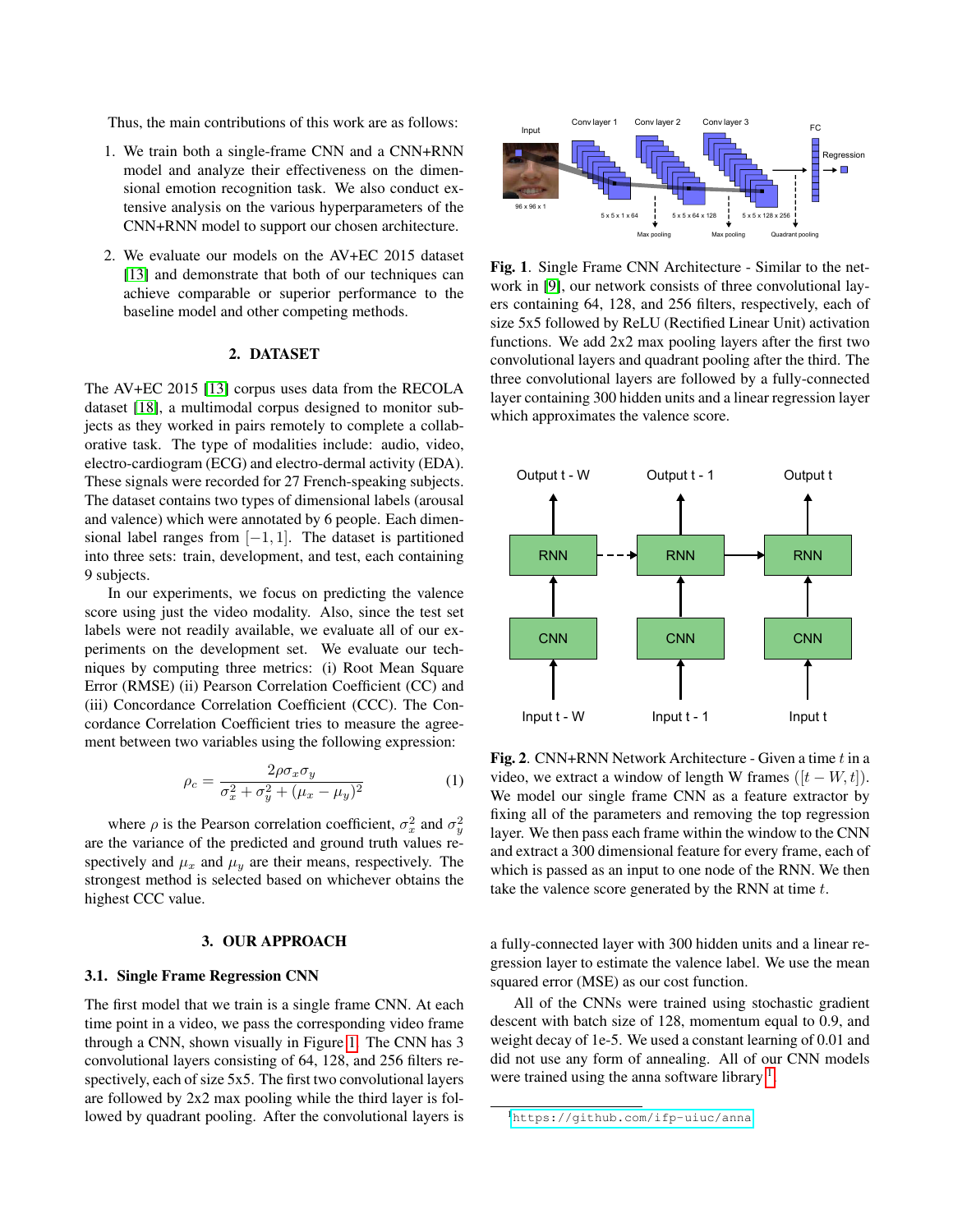#### 3.2. Adding Recurrent Neural Networks (RNNs)

Despite having the ability to learn useful features directly from the video data, the single frame regression CNN completely ignores temporal information. Similar to the model in [\[17\]](#page-4-13), we propose to incorporate the temporal information by using a recurrent neural network (RNN) to propagate information from one time point to next.

We first model the CNN as a feature extractor by fixing all of its parameters and removing the regression layer. Now, when a frame is passed to the CNN, we extract a 300 dimensional vector from the fully-connected layer. For a given time t, we take W frames from the past (i.e.  $[t - W, t]$ ). We then pass each frame from time  $t - W$  to the CNN and extract W vectors in total, each length of 300. Each of these vectors is then passed as input to a node of the RNN. Each node in the RNN then regresses the output valence label. We visualize the model in Figure [2.](#page-1-2) Once again we use the mean squared error (MSE) as our cost function during optimization.

We train our RNN models with stochastic gradient descent with a constant learning rate of 0.01, a batch size of 128 and momentum equal to 0.9. All of the RNNs in our experiments were trained using the Lasagne library<sup>[2](#page-2-0)</sup>.

# 4. EXPERIMENTS

# 4.1. Data Preprocessing

When preparing the video data, we first detect the face in each video frame using face and landmark detector in Dlibml [\[19\]](#page-4-15). Frames where the face detector missed were dropped and their valence scores were later computed by linearly interpolating the scores from adjacent frames. We then map the detected landmark points to pre-defined pixel locations in order to ensure correspondence between frames. After normalizing the eye and nose coordinates, we apply mean subtraction and contrast normalization prior to passing each face image through the CNN.

#### 4.2. Single Frame CNN vs. CNN+RNN

Table [1](#page-2-1) shows how well our single frame regression CNN and our CNN+RNN architecture perform at predicting valence scores of subjects in the development set of the AV+EC 2015 dataset. When training our single frame CNN, we consider two forms of regularization: dropout (D) with probability 0.5 and data augmentation (A) in form of flips and color changes. For our CNN+RNN model, we use a single layer RNN with 100 units in the hidden layer and a temporal window of size 100 frames. We consider two types of nonlinearities: hyperbolic tangent (tanh) and rectified linear unit (ReLU).

From Table [1,](#page-2-1) we can see, not surprisingly, that adding regularization improves the performance of the CNN. Most



<span id="page-2-2"></span>Fig. 3. Valence score predictions of the single frame CNN and the CNN+RNN model for one subject in the AV+EC 2015 development set - Notice that the CNN+RNN model appears to smooth the scores outputted by the single frame CNN and seems to approximate the ground truth more accurately, specifically the peaks (arrows). (Best viewed in color).

<span id="page-2-1"></span>Table 1. Performance comparison between: (i) Baseline method with hand-crafted features (ii) Single frame CNN with different levels of regularization (iii) Single frame CNN with an RNN connecting each time point  $(A = Data Augmen$  $tation, D = Dropout)$ 

| <b>Method</b>         | <b>RMSE</b> | $_{\rm CC}$ | $CC$  |
|-----------------------|-------------|-------------|-------|
| Baseline [13]         | 0.117       | 0.358       | 0.273 |
| <b>CNN</b>            | 0.121       | 0.341       | 0.242 |
| $CNN+D$               | 0.113       | 0.426       | 0.326 |
| $CNN+A$               | 0.125       | 0.349       | 0.270 |
| $CNN+AD$              | 0.118       | 0.405       | 0.309 |
| CNN+RNN - tanh        | 0.111       | 0.518       | 0.492 |
| <b>CNN+RNN - ReLU</b> | 0.108       | 0.544       | 0.506 |

notably, we see that our CNN model with dropout (CNN+D) outperforms the baseline LSTM model trained on LBP-TOP features [\[13\]](#page-4-9) (CCC =  $0.326$  vs. 0.273). Finally, when incorporating temporal information using the CNN+RNN model, we can achieve a significant performance gain over the single frame CNN.

In Figure [3,](#page-2-2) we plot the valence scores predicted by both our single frame CNN and the CNN+RNN model for one of the videos in the development set. From this chart, we can clearly see the advantages of using temporal information. The CNN+RNN model appears to model the ground truth more accurately and generate a smoother prediction than the single frame regression CNN.

#### 4.3. Hyperparameter Analysis

We study the effects of several hyperparameters in the CNN+RNN model, namely the number of hidden units, the

<span id="page-2-0"></span><sup>2</sup><https://github.com/Lasagne/Lasagne>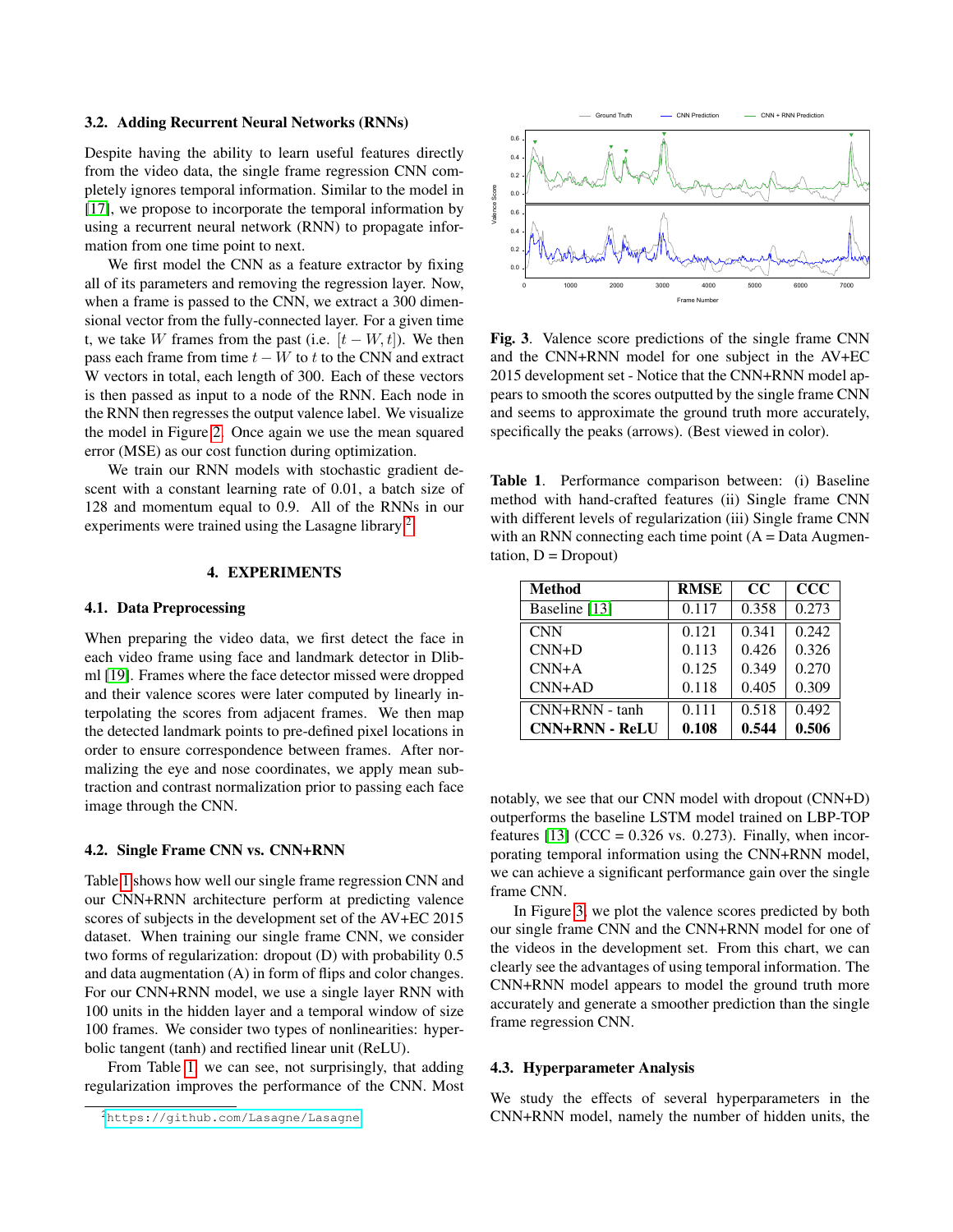<span id="page-3-3"></span>Method RMSE CC CCC  $CNN+RNN - h=50$  0.110 0.519 0.485  $CNN+RNN - h=100$  0.108 0.544 0.506  $CNN+RNN - h=150 \mid 0.112 \mid 0.529 \mid 0.494$  $CNN+RNN - h=200$  0.108 0.534 0.495

Table 2. Effect of Changing Number of Hidden Units

<span id="page-3-4"></span>Table 3. Effect of Changing Temporal Window Length (i.e. number of frames used by the RNN)

| Method            | <b>RMSE</b> | CC.   | <b>CCC</b> |
|-------------------|-------------|-------|------------|
| $CNN+RNN - W=25$  | 0.111       | 0.501 | 0.474      |
| $CNN+RNN - W=50$  | 0.112       | 0.526 | 0.492      |
| $CNN+RNN - W=75$  | 0.111       | 0.528 | 0.498      |
| $CNN+RNN - W=100$ | 0.108       | 0.544 | 0.506      |
| $CNN+RNN - W=150$ | 0.110       | 0.521 | 0.485      |

<span id="page-3-5"></span>Table 4. Effect of Changing the Number of Hidden Layers in the RNN

| Method                       | RMSE  | - CC  | + CCC |
|------------------------------|-------|-------|-------|
| $CNN+RNN - W=100 - 1$ layer  | 0.108 | 0.544 | 0.506 |
| $CNN+RNN - W=100 - 2$ layers | 0.112 | 0.519 | 0.479 |
| $CNN+RNN - W=100 - 3$ layers | 0.107 | 0.554 | 0.507 |

length of the temporal window, and the number of hidden layers in the RNN. The results are shown in Tables [2,](#page-3-3) [3,](#page-3-4) and [4](#page-3-5) respectively. Based on our results in Table [2,](#page-3-3) we conclude that it is best to have  $\approx 100$  hidden units given that both  $h = 50$  and  $h = 200$  resulted in decreases in performance. Similarly, for the temporal window length, we see that a window of length 100 frames ( $\approx$  4 seconds) appears to yield the highest CCC score, while reducing the window to 25 frames (1 second) and increasing it to 150 frames (6 seconds) both lead to significant decreases in performance. In Table [4,](#page-3-5) we see that increasing the number of hidden layers yields a small improvement in performance. Thus, based on our experiments, our best performing model had 3 hidden layers with a window length of W=100 frames, 100 hidden units in the first two recurrent layers and 50 in the third, and a ReLU as its nonlinearity.

# 4.4. Comparison with Other Techniques

Table [5](#page-3-6) shows how our best performing CNN+RNN model compares to other techniques evaluated on the AV+EC 2015 dataset. Both our single frame CNN model with dropout and our CNN+RNN model achieve comparable or superior performance compared to the state-of-the-art techniques. Our single frame CNN model achieves a higher CCC value than

<span id="page-3-6"></span>

| Table 5. Performance Comparison of Our Models versus  |  |  |
|-------------------------------------------------------|--|--|
| Other Methods (D: Dropout, W: temporal window length) |  |  |

| <b>Method</b>                        | <b>RMSE</b> | CC.   | ccc   |
|--------------------------------------|-------------|-------|-------|
| Baseline [13]                        | 0.117       | 0.358 | 0.273 |
| LGBP-TOP + LSTM [14]                 | 0.114       | 0.430 | 0.354 |
| LGBP-TOP+ Deep Bi-Dir. LSTM [15]     | 0.105       | 0.501 | 0.346 |
| LGBP-TOP+LSTM+ $\epsilon$ -loss [16] | 0.121       | 0.488 | 0.463 |
| $CNN+LSTM+\epsilon$ -loss [16]       | 0.116       | 0.561 | 0.538 |
| Single Frame CNN+D - ours            | 0.113       | 0.426 | 0.326 |
| $CNN+RNN - W=100 - 3$ layers - ours  | 0.107       | 0.554 | 0.507 |

the baseline[\[13\]](#page-4-9) and is comprable with two other techniques [\[14,](#page-4-10) [15\]](#page-4-11), all of which use temporal information. While our CNN+RNN model's performance is not quite as strong as the CNN+LSTM model of Chao et al. [\[16\]](#page-4-12), in terms of CCC value, we would like to point out that the authors used a larger CNN on a larger external dataset. Specifically, the authors trained an AlexNet[\[20\]](#page-4-16) on 110,000 images from 1032 people in the Celebrity Faces in the Wild (CFW) [\[21\]](#page-4-17) and FaceScrub datasets [\[22\]](#page-4-18).

### 5. CONCLUSIONS

In this work, we presented two systems for doing dimensional emotion recognition: a single frame CNN model and a multiframe CNN+RNN model. We showed that our simple learned representation (single frame CNN) can outperform the baseline temporal model trained on hand-crafted features. With the CNN+RNN model, we showed how incorporating temporal information can yield smoother and more accurate predictions. Lastly, we conducted an extensive hyperparameter analysis and selected a CNN+RNN model that achieved comparable or superior performance to other state-of-the-art emotion recognition techniques on the AV+EC 2015 dataset.

#### 6. REFERENCES

- <span id="page-3-0"></span>[1] Paul Ekman, Wallace V Friesen, Maureen O'Sullivan, Anthony Chan, Irene Diacoyanni-Tarlatzis, Karl Heider, Rainer Krause, William Ayhan LeCompte, Tom Pitcairn, Pio E Ricci-Bitti, et al., "Universals and cultural differences in the judgments of facial expressions of emotion.," *Journal of personality and social psychology*, vol. 53, no. 4, pp. 712, 1987.
- <span id="page-3-1"></span>[2] Paul Ekman, "Strong evidence for universals in facial expressions: a reply to russell's mistaken critique.," 1994.
- <span id="page-3-2"></span>[3] Patrick Lucey, Jeffrey F Cohn, Takeo Kanade, Jason Saragih, Zara Ambadar, and Iain Matthews, "The extended cohn-kanade dataset (ck+): A complete dataset